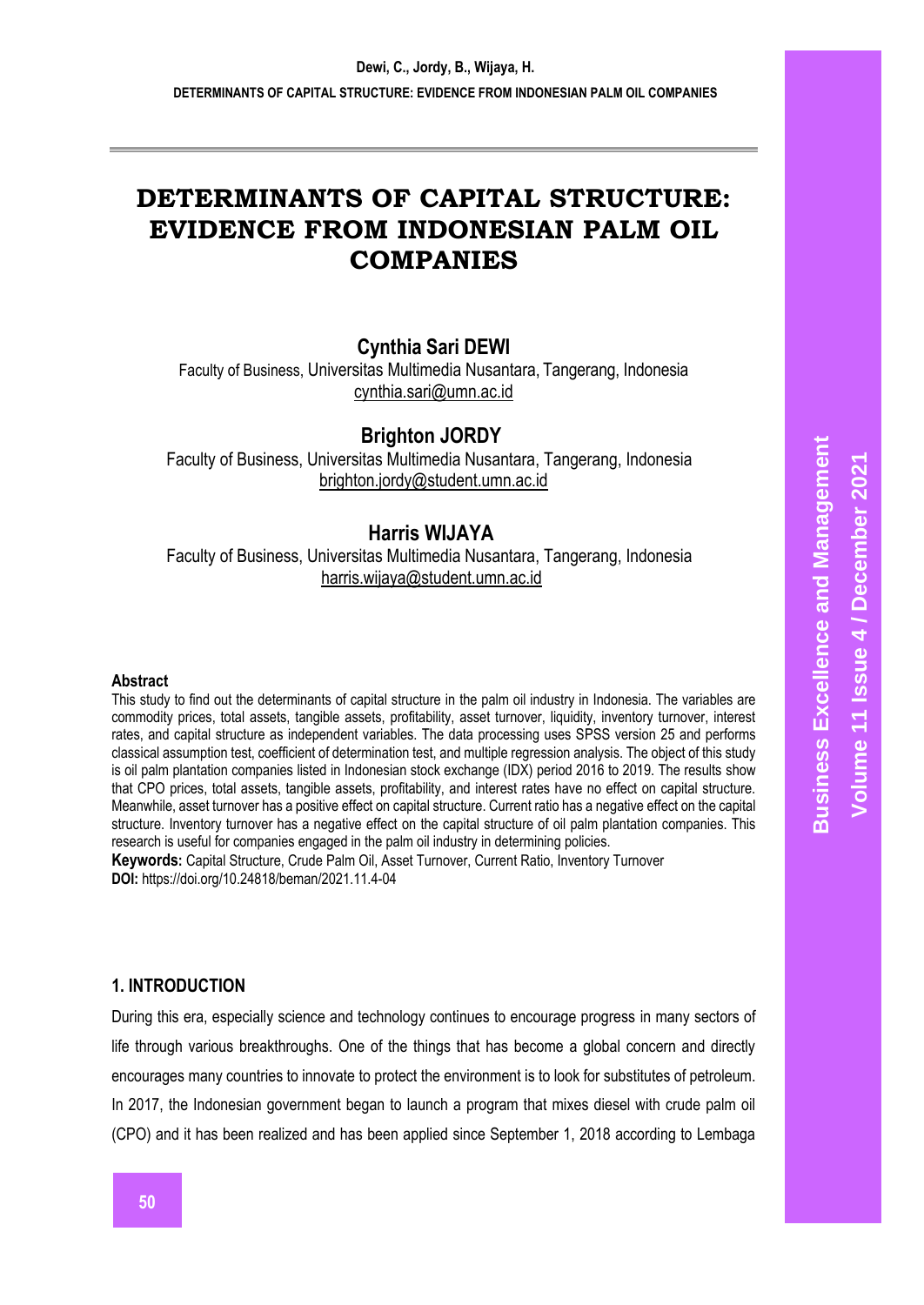Penyelidikan Ekonomi dan Masyarakat (2020). The biodiesel project will be carried out in stages, with the following details:

| No.l           | <b>Description</b>              |                  | Code Composition                              | Applied Since / Will Apply in |
|----------------|---------------------------------|------------------|-----------------------------------------------|-------------------------------|
| 1              | Biodiesel 20/Diesel Fuel 20 B20 |                  | 80% Diesel Fuel and 20% CPO 1 September 2018  |                               |
| 2              | Biodiesel 30/Diesel Fuel 30     | <b>B30</b>       | 70% Diesel Fuel and 30% CPO Beginning of 2020 |                               |
| 3              | Biodiesel 40/Diesel Fuel 40     | <b>B40</b>       | 60% Diesel Fuel and 40% CPO Middle of 2021    |                               |
| $\overline{4}$ | Biodiesel 50/Diesel Fuel 50     | <b>B50</b>       | 50% Diesel Fuel and 50% CPO 2022              |                               |
| 5              | Biodiesel 100                   | B <sub>100</sub> | 100% CPO<br>1.7711.7771.7833                  | Estimated in 2025             |

**TABLE 1. BIODIESEL PROJECT COMPOSITION AND DEVELOPMENT**

Source: LPEM FEB UI (2020)

If viewed from an economic perspective, the plantation sector contributes 1.8% to Indonesia's GDP in 2020, with oil palm plantations dominating with a total production of 29,637.5 tons or equivalent to 83.3% of the total production of the plantation industry (Databoks, 2021). The implementation of the government's B30 project has resulted in domestic palm oil absorption, increasing by 23.5% in 2020 compared to the previous year, increasing from 5.8 million tons to 7.2 million tons. Also, by observing the government's plan which will implement up to B100, of course palm oil companies need to increase their production to meet the demand for palm oil for the project, at the same time companies need to meet the increasing demand for palm oil absorption for the oleochemical industry (soap, detergent, hand sanitizer). The implementation of government policies encourages palm oil companies on the production side to meet consumer demand. If management is too centered on consumer demand, it can cause agency problems in which managers take policies that are detrimental to shareholders. While the main goal of financial managers is to increase the value of the company. Firm value can also be defined by market value (Ross et al., 2012).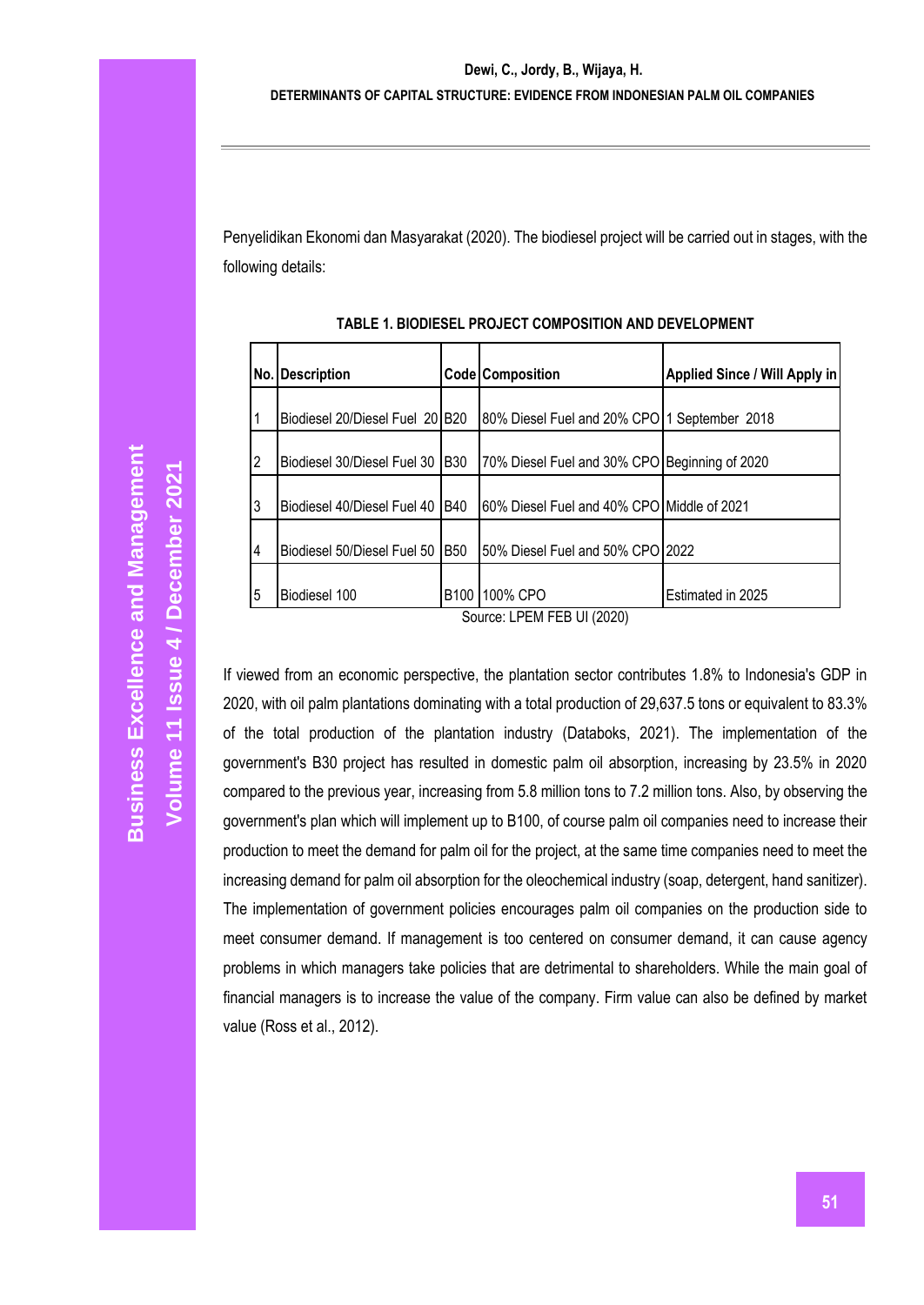



Indonesia itself is the largest palm oil producer in the world with an expected production of 44.5 million tons of palm oil-based on indexmundi data, followed by Malaysia with an expected production of 19.7 million tons of palm oil. Indonesia's palm oil plantation industry has been on the rise for the last 5 years. It is seen in the data taken from BPS Huge rise of production and harvest area according to data taken from BPS, there has been a rise in production and harvest area in the span of 5 years. If we look closely at the data, since the government has launched a mixed diesel and crude palm oil plan in 2017 there has been a huge rise in production in 2018 and 2019 compared to the previous 3 years. Considering only B20 is implemented at that time, it shows a huge potential for the palm oil plantation if the palm oil can be implemented 100% as a substitute for petroleum.

But on the other hand, if the company fails to balance the capital structure from obtaining external funding sources to meet needs or opportunities in the market with risks from external funding sources, the consequences can be fatal. For example, what happened to PT. Sariwangi Agricultural Estate Agency (SAEA) and PT Airline Plantation Indorub Sumber Wadung (MPISW) went bankrupt in 2018 due to not being able to pay off their bank debts (Merdeka, 2018). PT. Sariwangi Agricultural Estate Agency (SAEA) and PT Airline Plantation Indorub Sumber Wadung (MPISW) invested in their assets to increase the company's productivity by using external funding which resulted in changes in the capital structure being dominated by debt. But it turns out that the investments made did not go as desired and did not generate the expected income. As a result, the company does not have sufficient cash income to pay its borrowed debts and the company is forced to go bankrupt and liquidated to pay its debts.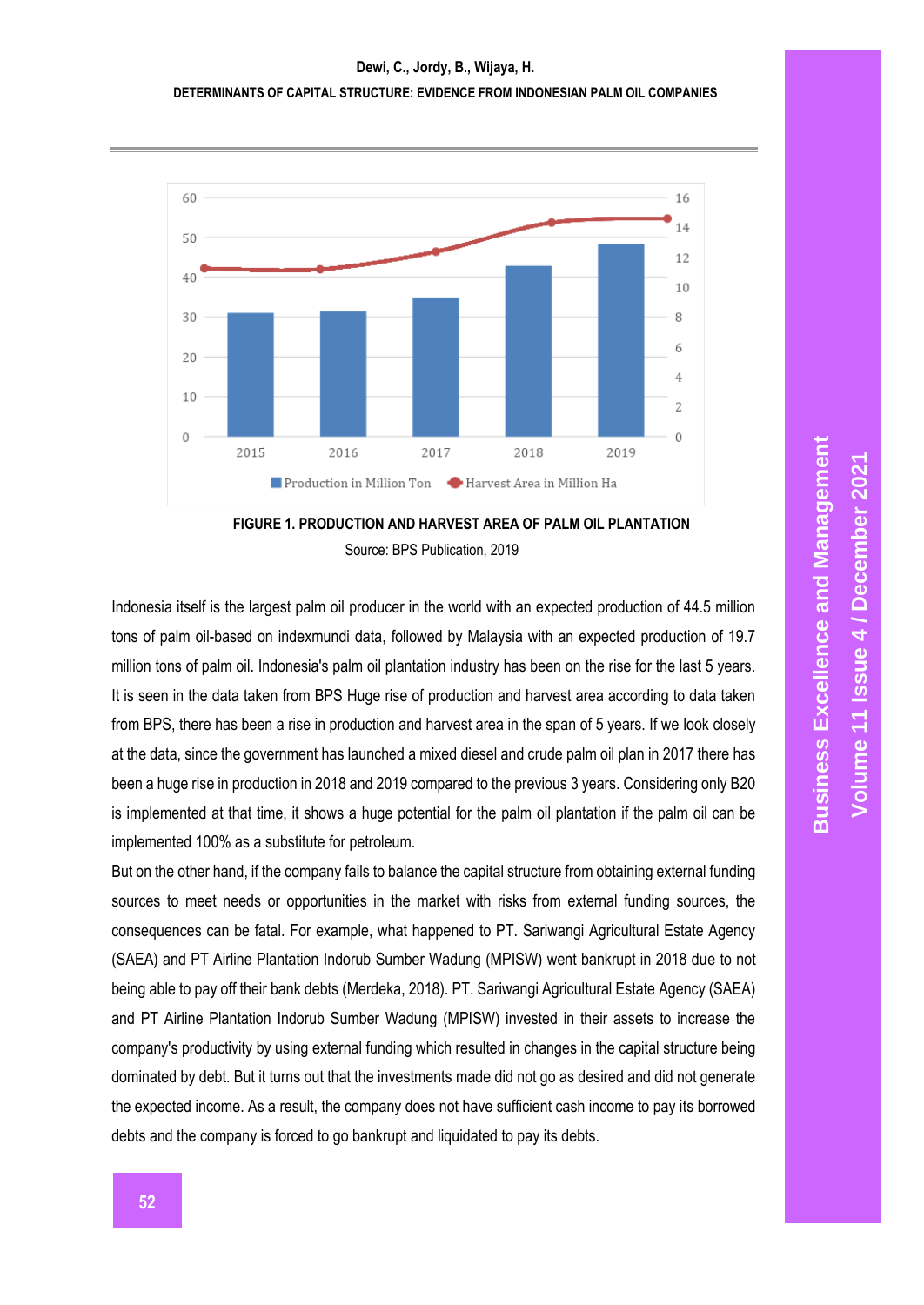CPO price is one of the determining income factors that affected the industry significantly. The increase in the market price of CPO will affect the company's income, the higher the market price of CPO the higher income obtained by the company because the commodity can be sold at a higher price. But in general, commodity prices including CPO have high volatility which is very dependent on the demand and supply in the market, the more supply, the commodity prices will decrease and vice versa. In addition, macroeconomic factors also play a role in the movement of CPO commodity prices such as the amount of tax imposed or the instability that occurs in the global economy.

Capital structure refers to where the company gets its resources from. Debt to Equity Ratio (DER) is a measure of total short-term and long-term debt compared to the total capital owned by a company. Low Debt to Equity Ratio (DER) indicates that the smaller the capital structure funded by debt. Conversely, the higher the Debt to Equity Ratio (DER) value, the higher the risk of default for the company because of the large debt owned by the company. The Pecking Order Theory states that companies prefer to use retained earnings as a source of funding because of low risk, and if the company's internal funding sources do not meet the needs, the company will use external funding so as not to lose investment opportunities or as a last resort so that the company can survive according to Myers (1984). Therefore, it is necessary to find optimal balance in which the company can provide shareholders with benefits by considering the risk of default and bankruptcy in accordance with the Balance Theory. This theory requires companies to find a midpoint between positive benefits and possible losses.

# **2. LITERATURE REVIEW**

## **Capital Structure Theory**

Capital structure is the amount of debt and/or equity used by the company to finance operational activities and purchase company assets. The previous statement contradicts the theory of capital structure which was first proposed by Modligani & Miller (1958) and define that in a perfect capital market without frictions, bankruptcy costs and information asymmetry, the theory is that the company's value is independent of how the company finances operational and investment activities so that irrelevant to the company's capital structure Neves et al (2020). This theory, which is quite controversial, has caused many other theories to emerge, most of which are carried out to find out or clarify the company's financial decisions in conducting funding based on its capital structure.

The trade-off theory was introduced by Kraus & Litzenberger (1973), stating that the trade-off theory is a tax-based theory and argues that an optimal and balanced capital structure can maximize shareholder welfare, along with increasing firm value and minimizing risk. According to a study conducted by Degreyse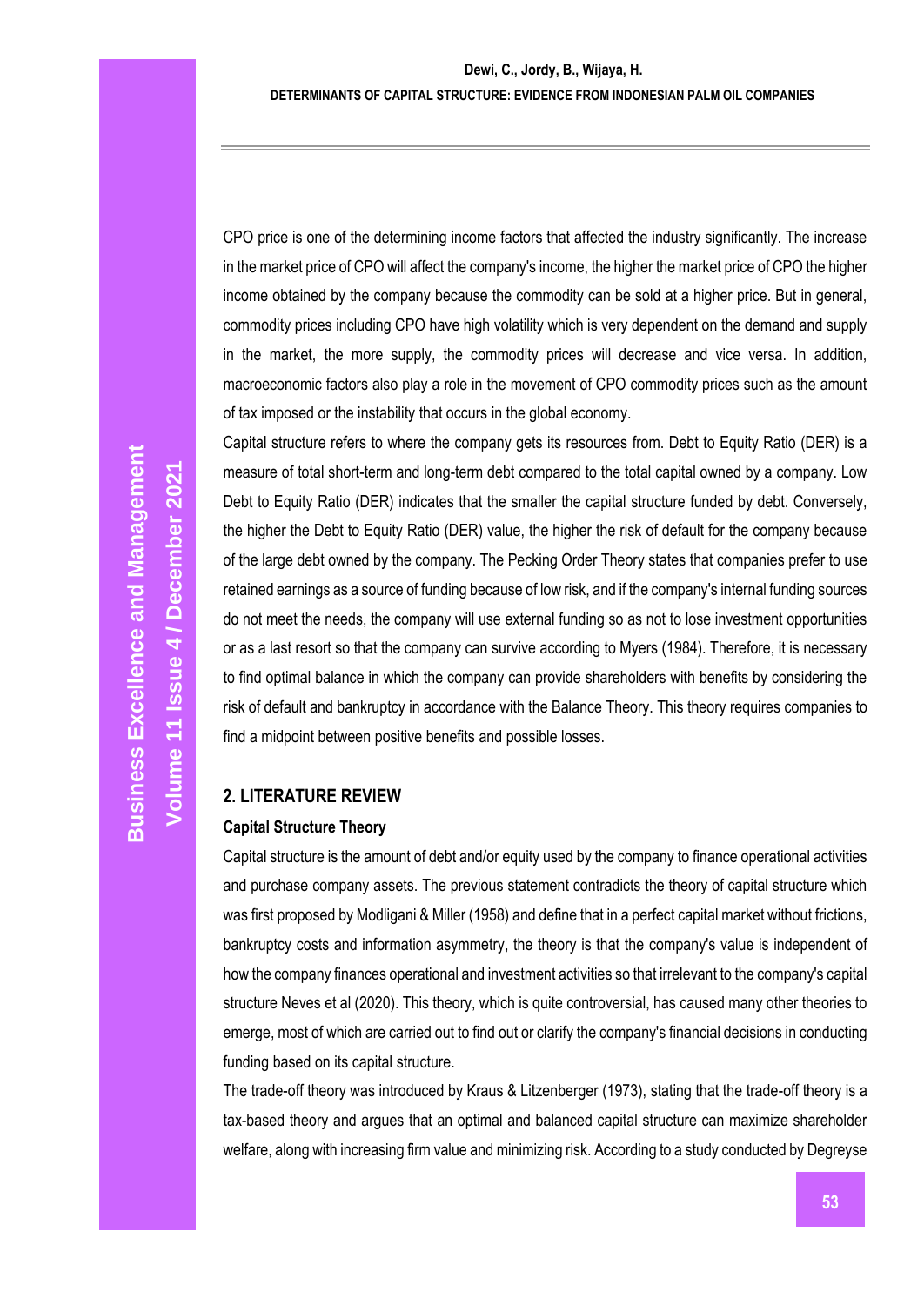& Kappert (2012) an optimal capital structure can be used as a trade-off between benefits and costs for debt financing.

Pecking-order theory developed by Myers (1984) which assumes that a company's financial decisions are made by following a certain hierarchical order in selecting funding sources to minimize information mismatches. Quoting from Neves et al (2020), this theory suggests that companies prefer retained earnings with low risk, but when internal funds are insufficient or weakened, companies tend to switch to low-risk debt to still have the opportunity to maintain investment. This theory also states that a company will issue new shares as a last resort if that company is unable to obtain loans to assist funding activities. Agency costs theory proposed by Jensen & Meckling (1976) which broadly explains how conflicts between managers and company owners, or conflicts between managers/owners and creditors can affect the company's financial decisions due to differences in goals and opinions experienced.

Market timing theory developed by Lucas & McDonald (1990)] that is based on capital market imperfections. This theory assumes that when a company makes a decision, it always considers the time and market value of the stock. Therefore, companies prefer to issue shares when their shares are overvalued and buy back when shares are undervalued, so Baker & Wurgler (2007) conclude that the company's capital structure is the result of the company's various experimental actions from its capital market activities.

#### **Hypothesis Development**

According to Kurronen (2018) , the trade-off theory argues that companies must find a balance between equity and debt to maximize firm value, which supports his opinion that the company's lending and borrowing activities when commodity prices rise will affect the company's capital structure by Herrusugondo et al. (2015), Putra & Robiyanto (2019), and Sutomo et al (2019) , when commodity prices are high, companies will boost sales with the aim of maximizing the value of the company by using internal and external resources so as to encourage companies to apply for loans due to financial pressures that occur. Research conducted by Utomo et al (2018) & Nnadi (2016) shows that the size of the company has a positive influence on the capital structure.

Fixed assets are usually obtained through debt and are considered as a support for creditors as a form of company liquidation Alipour et al (2015). That statement is supported by many theories related to capital structure which argue that the type of assets owned by the company in particular can affect the company's capital structure Acaravci (2015). Quoting from Neves et al (2020), there are many debates about the relationship between company profitability and capital structure, but from several previous studies conducted by Akinyomi & Olagunju (2013) & Serrasqueiro et al. (2016).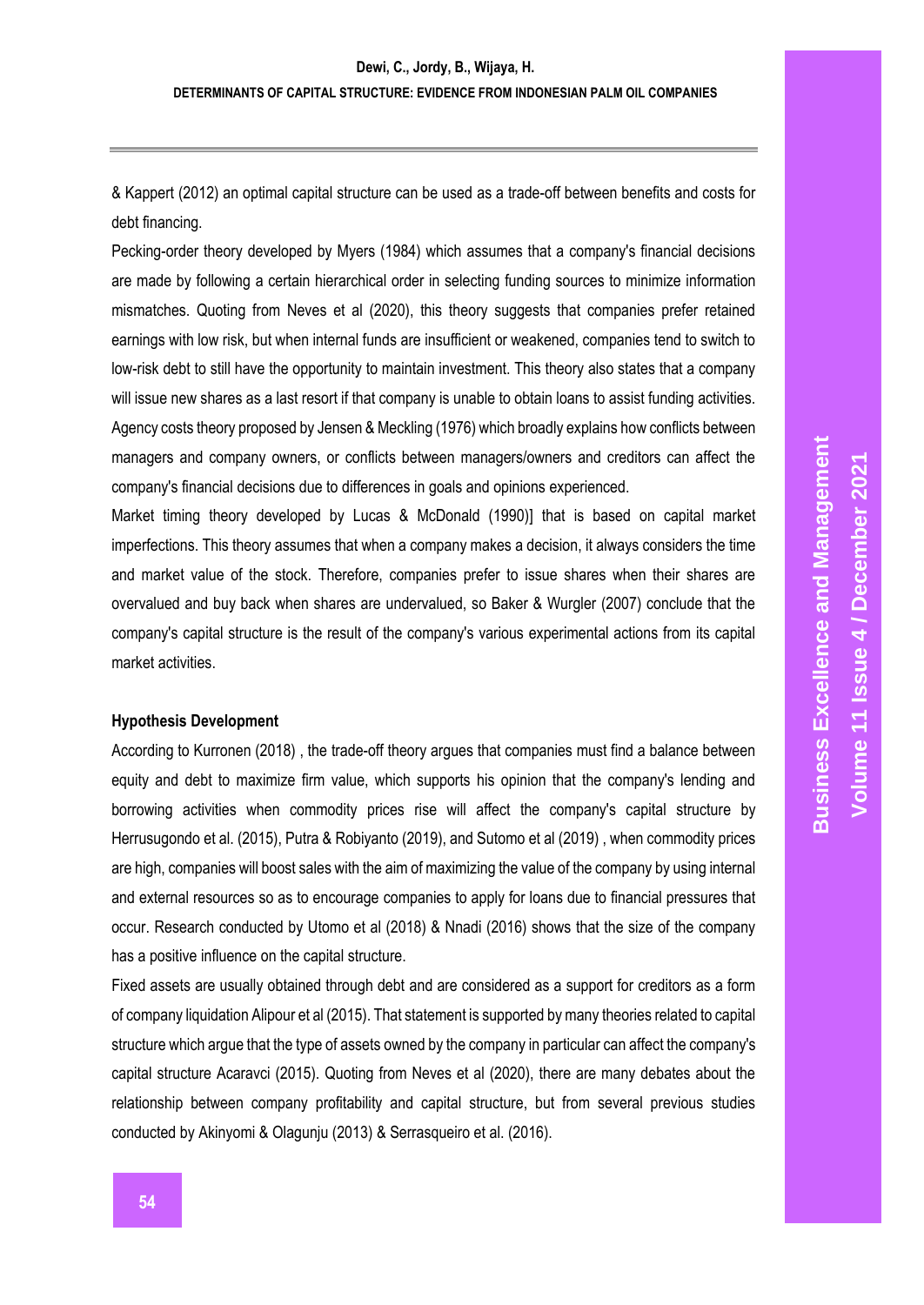Serrasqueiro et al. (2016) & Vo (2017) supports the pecking order theory which states that profitable companies will be able to fund their investments with internal funds and not rely on external funding so they will be less likely to go bankrupt. According to Asteriou et al. (2007), inventory turnover influences the company's capital structure because if the inventory turnover is low, then the company's capital structure decreases because it describes the company's management that has not been effective in managing inventory because goods have accumulated (weak turnover).

Smaller asset turnover indicates a decrease in the company's asset turnover activity which causes the company to use debt to cover the company's cash flow (Yusnandar, 2019), (Weestgard et. al., 2008) & (Wardhana & Mawardi, 2016) it can be expected that there will be a negative effect between asset turnover and capital structure. Ahuja & Kalra (2020) also found that more debt was raised by companies when interest rates were low when compared to previous interest rates.

According to previous study it is known that only a firm age doesn't have any significant impacts on the capital structure and tangibility, liquidity, and profitability have an impact on the capital structure (Chandra et. al., 2020). Meanwhile Chakrabati & Chakrabati (2018) found that profitability, debt service capacity, sales growth, non-debt tax shield and tangibility ratio to be insignificant determinants. Studies conducted by Lussuamo & Serrasqueiro (2021) stated that tangibility is a determining factor in the decisions of the capital structure of SMEs in the province of Cabinda, Angola.

- H<sub>1</sub>: There is a relationship between Commodity prices and capital structure.
- H2: There is a relationship between Total Assets and capital structure.
- $H<sub>3</sub>$ : There is a relationship between Tangible assets and capital structure.
- H4: There is a relationship between Profitability and capital structure.
- $H<sub>5</sub>$ : There is a relationship between Asset turnover and capital structure.
- H<sub>6</sub>: There is a relationship between Liquidity and capital structure.
- H<sub>7</sub>: There is a relationship between Inventory turnover and capital structure.
- H<sub>8</sub>: There is a relationship between Interest rate and capital structure.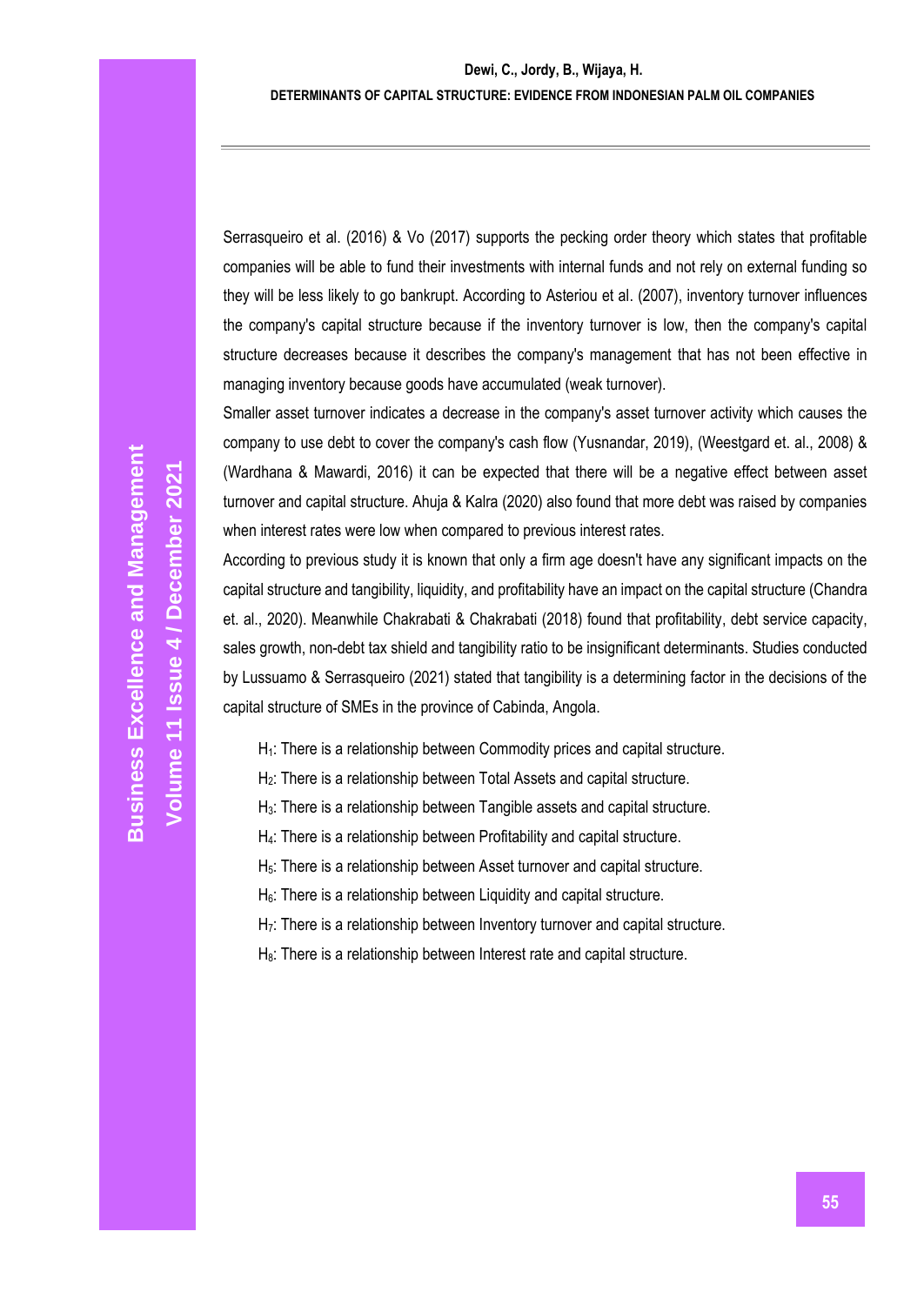# **Dewi, C., Jordy, B., Wijaya, H. DETERMINANTS OF CAPITAL STRUCTURE: EVIDENCE FROM INDONESIAN PALM OIL COMPANIES**



**FIGURE 2. RESEARCH FRAMEWORK** Source: Framework Authors

## **3. RESEARCH METHODS**

This study uses secondary data in the form of quantitative, namely in the form of financial statement data that has been processed from the companies that are the samples of this study as well as commodity price and interest rate data. Variables that are used in this research are commodity prices, assets, profitability, liquidity, interest rates, on capital structure*.* The data that we used is non-probability purposive sampling data which is palm oil plantation company with a market cap of over 1 trillion rupiahs to filter out inappropriate data. Thus, resulting the sample as follows:

|   |             | No Company Market Cap In Trillion Rupiah |
|---|-------------|------------------------------------------|
| 1 | AALI        | 19.20                                    |
| 2 | <b>SMAR</b> | 11.12                                    |
| 3 | <b>SSMS</b> | 8.91                                     |
| 4 | <b>LSIP</b> | 8.70                                     |
| 5 | <b>SIMP</b> | 7.84                                     |
| 6 | <b>DSNG</b> | 6.47                                     |
| 7 | TBLA        | 4.73                                     |
| 8 | <b>SGRO</b> | 3.31                                     |
| 9 | ANJT        | 2.26                                     |

| TABLE 2. LIST OF SAMPLE: PAM OIL PLANTATION COMPANY |  |
|-----------------------------------------------------|--|
|                                                     |  |

Source: Indonesian Stock Exchange (2021)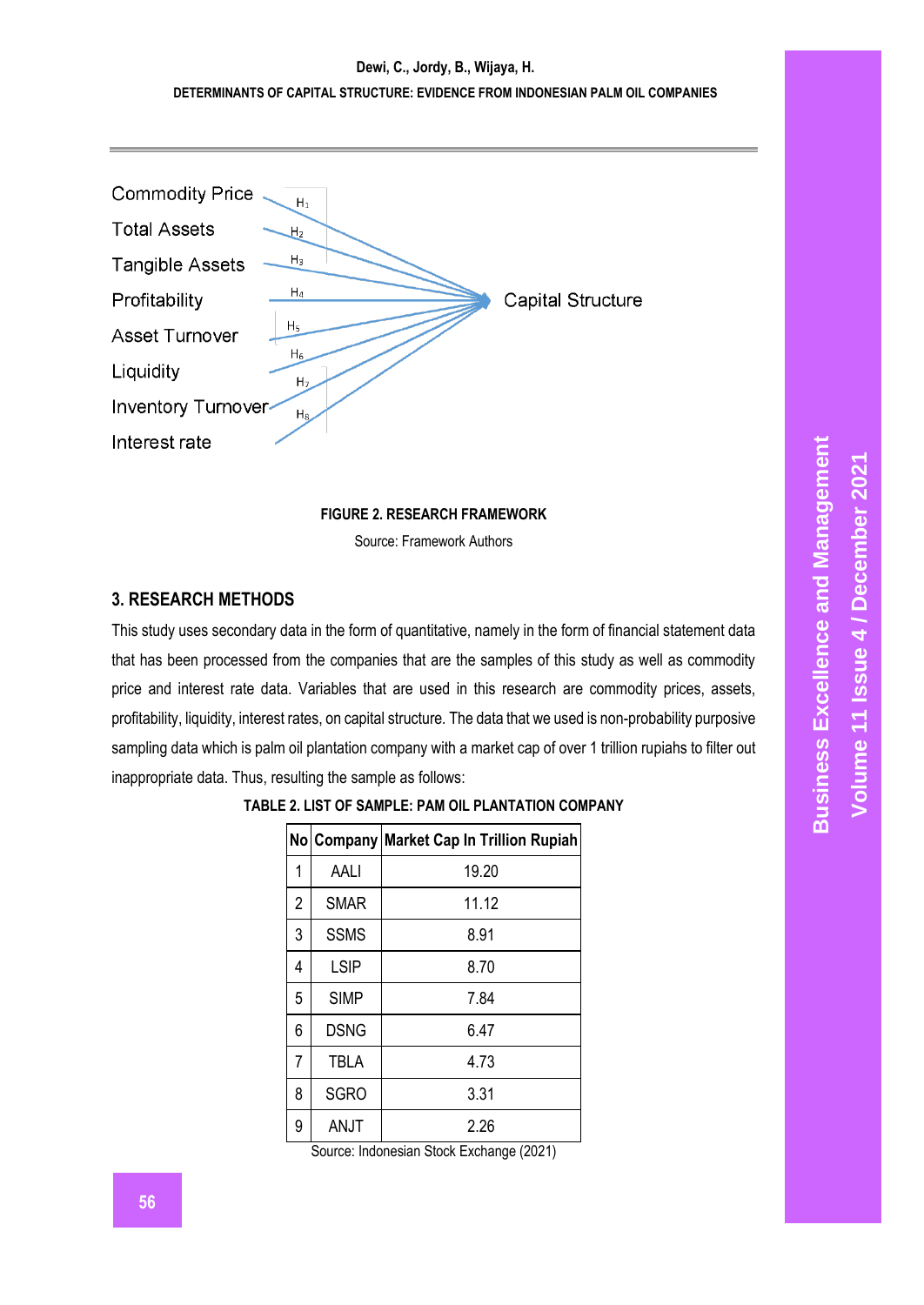#### **Dewi, C., Jordy, B., Wijaya, H. DETERMINANTS OF CAPITAL STRUCTURE: EVIDENCE FROM INDONESIAN PALM OIL COMPANIES**

The data collection method that the researcher uses is by downloading files from the Indonesia Stock Exchange website starting in 2016 – 2019 and for the Jibor rate researcher access through the Bank Indonesia website, and for palm oil commodity prices we use the Medan spot rate from the CoFTRA website. In addition, other supporting instruments such as previous similar studies, research data and journals to support this research. The software used in this study is SPSS version 25. The software used in this study is SPSS version 25. The indicator of operational variable is described in the table below:

| <b>Variable</b>                                                                                     | <b>Definition</b>                                                                                           | <b>Measurement</b>                                                     | Ref                                                                   |
|-----------------------------------------------------------------------------------------------------|-------------------------------------------------------------------------------------------------------------|------------------------------------------------------------------------|-----------------------------------------------------------------------|
| Capital<br><b>Structure</b>                                                                         | The proportion of debt versus equity                                                                        | $DER = (Total)$<br>Debt)/(Total<br>Equity)                             | Neves et al (2020)                                                    |
| Commodity<br>Price                                                                                  | The price of basic goods used in trade that<br>can be exchanged for other similar goods                     | Crude Palm Oil<br>Price                                                | Kurronen (2018),<br>Herrrusugondo (2015), &<br>Sutomo et al (2019)    |
| Size                                                                                                | All assets owned by the company                                                                             | <b>Total Asset</b>                                                     | Sutomo et al; (2019),<br>Utomo et al (2018), &<br>Nnadi (2016)        |
| Asset<br>Tangibility                                                                                | Assets that have limited monetary value,<br>have a physical form and transactional                          | <b>Asset Tangibility</b><br>$=$ (Intangible<br>asset)/(Total<br>Asset) | Sutomo et al<br>(2019), Alipour et al<br>(2015), & Acaravci<br>(2015) |
| Profitability<br>(ROA)                                                                              | Primary goal for the company to survive in<br>the long run.                                                 | $ROA = (Net$<br>income)/(Total<br>Asset)                               | Sutomo et al (2019) &<br>Serrasqueiro et al (2016]                    |
| Asset<br>Turnover                                                                                   | Asset frequency to see how efficiently the<br>company uses assets in a year to generate<br>company revenues | <b>Asset Turnover</b><br>$=$ (Net<br>sales)/(Total<br>Asset)           | Yusnandar (2019)                                                      |
| Current<br>The company's ability to pay short-term<br>debt using the company current asset<br>Ratio |                                                                                                             | Current Ratio =<br>(Current Asset)/(<br>Short-term debt)               | Sutomo et al (2019),<br>Serrasqueiro et al<br>(2016), & Vo (2017)     |

## **TABLE 3. TABLE OF OPERATIONAL VARIABLE**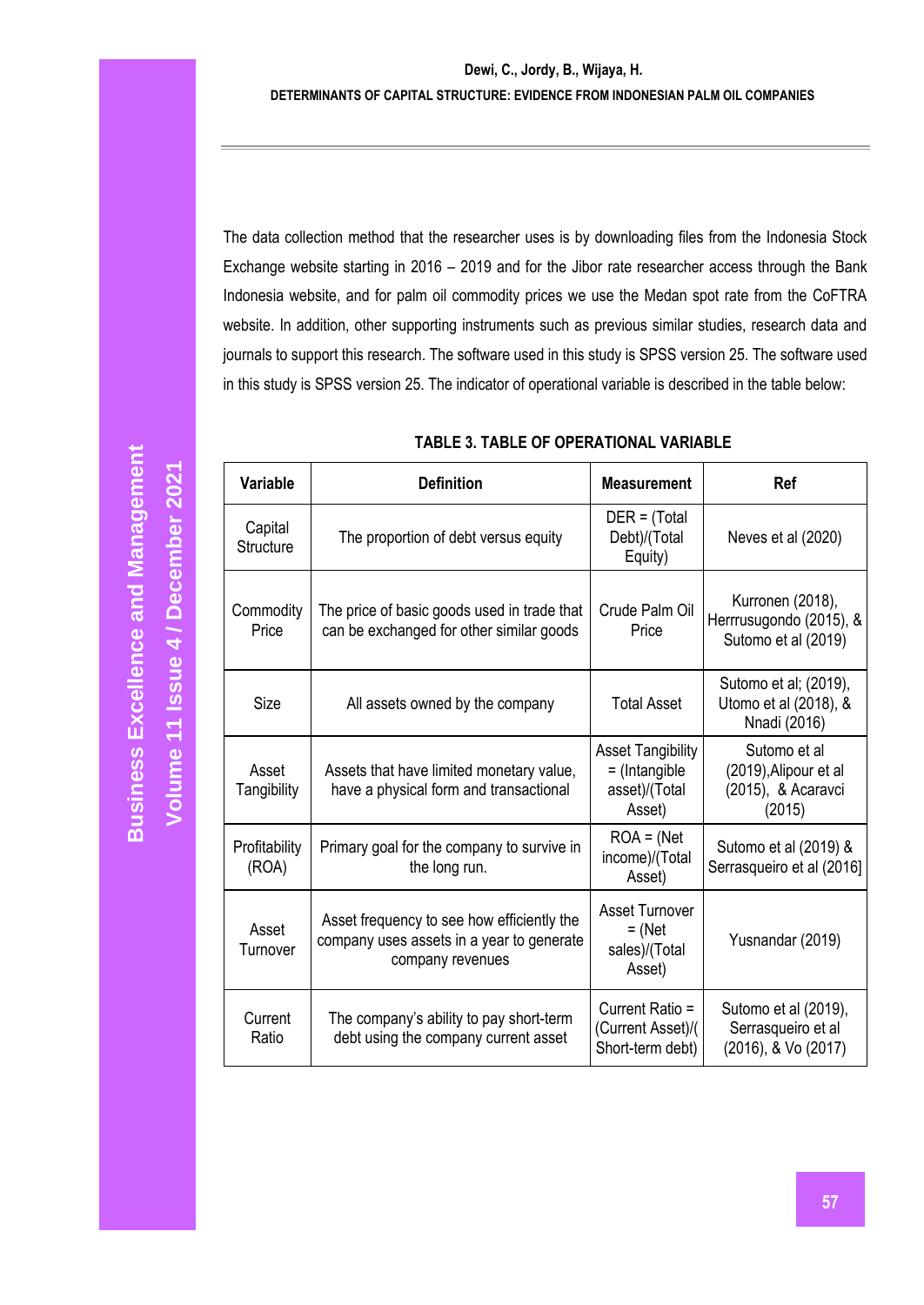# **Dewi, C., Jordy, B., Wijaya, H. DETERMINANTS OF CAPITAL STRUCTURE: EVIDENCE FROM INDONESIAN PALM OIL COMPANIES**

| Inventory<br>Turnover | Inventory frequency to see how efficiently<br>the company manages inventories<br>compared to the goods sold uses assets in<br>a year to generate company revenues | Inventory<br>Turnover $=$<br>COGS/(Total<br>Inventory) | Asteriou et al (2007) |
|-----------------------|-------------------------------------------------------------------------------------------------------------------------------------------------------------------|--------------------------------------------------------|-----------------------|
| Interest Rate         | Rates of returns for receivers or rates of risk                                                                                                                   | <b>JIBOR Interest</b>                                  | Sutomo et al (2019) & |
|                       | for issuers                                                                                                                                                       | Rate                                                   | Nnadi (2016)          |

Source: The Authors

# **4. FINDINGS AND RESULTS**

The object of this research is calm oil plantation companies listed in Indonesian Stock Exchange (IDX) from 2016 to 2019 and dependent variable is Capital structure with total observations of 36 data. Classical assumption test is a requirement that must be met in multiple regression analysis. This study has passed the normality test, heteroscedasticity test, autocorrelation test and multicollinearity test with further explanation in table 4 (Ghozali, 2016).

| <b>Classical assumption</b><br>test | <b>Requirements</b>                                | <b>Description of test results</b>                                |  |  |  |
|-------------------------------------|----------------------------------------------------|-------------------------------------------------------------------|--|--|--|
| <b>Normality Test</b>               | Sig. KS-Test > 0.05                                | Pass the test (Unstandardized Residual<br>results $Sig. > 0.05$ ) |  |  |  |
| <b>Heteroscedasticity Test</b>      | Scatterplots<br>show<br>scattered points           | Pass the test (scatterplots show scattered<br>points)             |  |  |  |
| Autocorrelation test                | dl <d< du<br="">table I dl 0,9913 ; du 2,0410</d<> | Pass the test $(d = 1,246)$<br>$0.9913 \le 1.246 \le 2.0410$      |  |  |  |
| <b>Multicollinearity Test</b>       | Tolerance>0,1<br>VIF < 10                          | Pass the test (Tolerance and VIF in<br>accordance)                |  |  |  |

| TABLE 4. SUMMARY CLASSICAL ASSUMPTION TEST |  |  |
|--------------------------------------------|--|--|
|                                            |  |  |

Source: Ghozali (2016), Results from SPSS 25.0, 2021

The coefficient of determination serves to determine the magnitude of the influence of the independent variable on the dependent variable which is manifested in the form of a percentage. Research is considered better if it has a high adjusted R square value.

**TABLE 5. MODEL SUMMARY DAN ANOVA**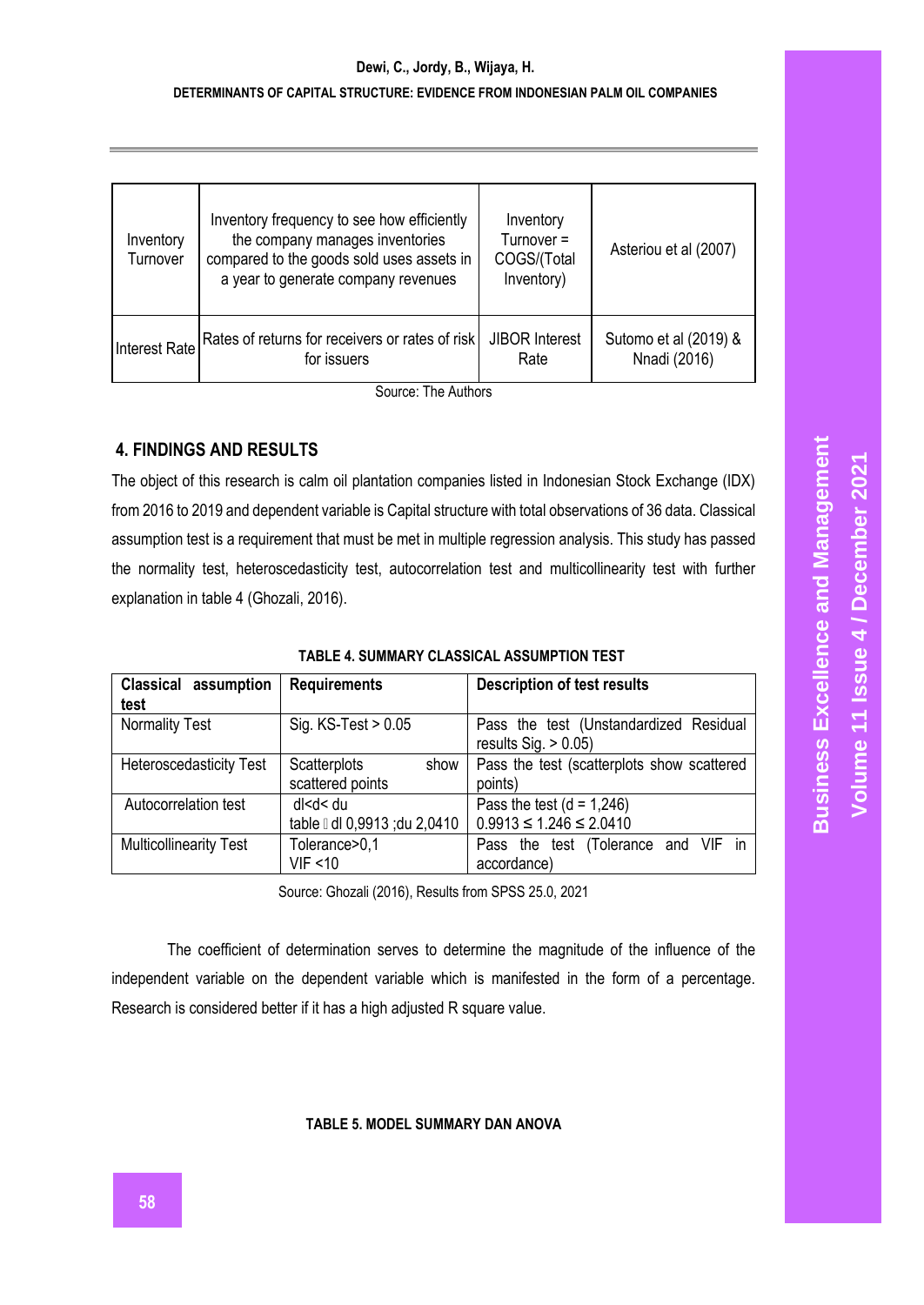#### **Dewi, C., Jordy, B., Wijaya, H.**

#### **DETERMINANTS OF CAPITAL STRUCTURE: EVIDENCE FROM INDONESIAN PALM OIL COMPANIES**

| Model |       |       | R square   Adj. R square   Std error   F-test   Sig. |                           |  |
|-------|-------|-------|------------------------------------------------------|---------------------------|--|
|       | 0.831 | 0.691 | 0.6                                                  | $0.46442$   7.556   0.000 |  |

Predictors: (Constant), Interest rate, Total Asset, ROA, Current Ratio, Inventory turnover, CPO Price, Asset turnover, Asset Tangible Dependent Variable: DER

Source: SPSS 25.0, 2021

Based on table 5, it can be seen that the adjusted R square value is 0.6. Based on the simultaneous significance test, it can be seen that the significance obtained is 0.000, or lower than the critical value (0.05). So, statistically, it can be concluded that H09 is rejected, so that commodity prices, total assets, tangible assets, profitability, asset turnover, liquidity, inventory turnover and interest rates simultaneously affect the capital structure.

Hypothesis testing is carried out using multiple regression analysis which aims to test how the partial effect of the independent variable on the dependent variable is by comparing t-count and t-table. If t-count is greater than t-table, then H0 is rejected, and if t-count is smaller than t-table, then H0 is not rejected.

|                         | B                 | t                  | sig     |  |  |
|-------------------------|-------------------|--------------------|---------|--|--|
| (Constant)              |                   | 4.057 3.439 0.002* |         |  |  |
| <b>CPO</b> Price        | -37.029 -0.814    |                    | 0.423   |  |  |
| <b>Total Asset</b>      |                   | $-0.023$ $-1.038$  | 0.308   |  |  |
| Tangible asset          |                   | -0.031-1.296       | 0.206   |  |  |
| ROA                     |                   | $-3.092$ $-1.165$  | 0.254   |  |  |
| Asset Turnover          |                   | 0.987 2.765        | $0.01*$ |  |  |
| <b>Current Ratio</b>    | $-0.175$ $-2.771$ |                    | $0.01*$ |  |  |
| Inventory Turnover      | $-0.229$          | $-5.56$            | $0.00*$ |  |  |
| Interest Rate           | -10.266 -0.975    |                    | 0.338   |  |  |
| Source: SPSS 25.0, 2021 |                   |                    |         |  |  |

According to the tables above, the regression equation can be arranged as follows:

Y = 4,057 - 37,029X<sub>1</sub> - 0,023X<sub>2</sub> - 0,03X<sub>3</sub> - 3,092X<sub>4</sub> + 0,987X<sub>5</sub> - 0,175X<sub>6</sub> - 0,229X<sub>7</sub> - 10,266X<sub>8</sub>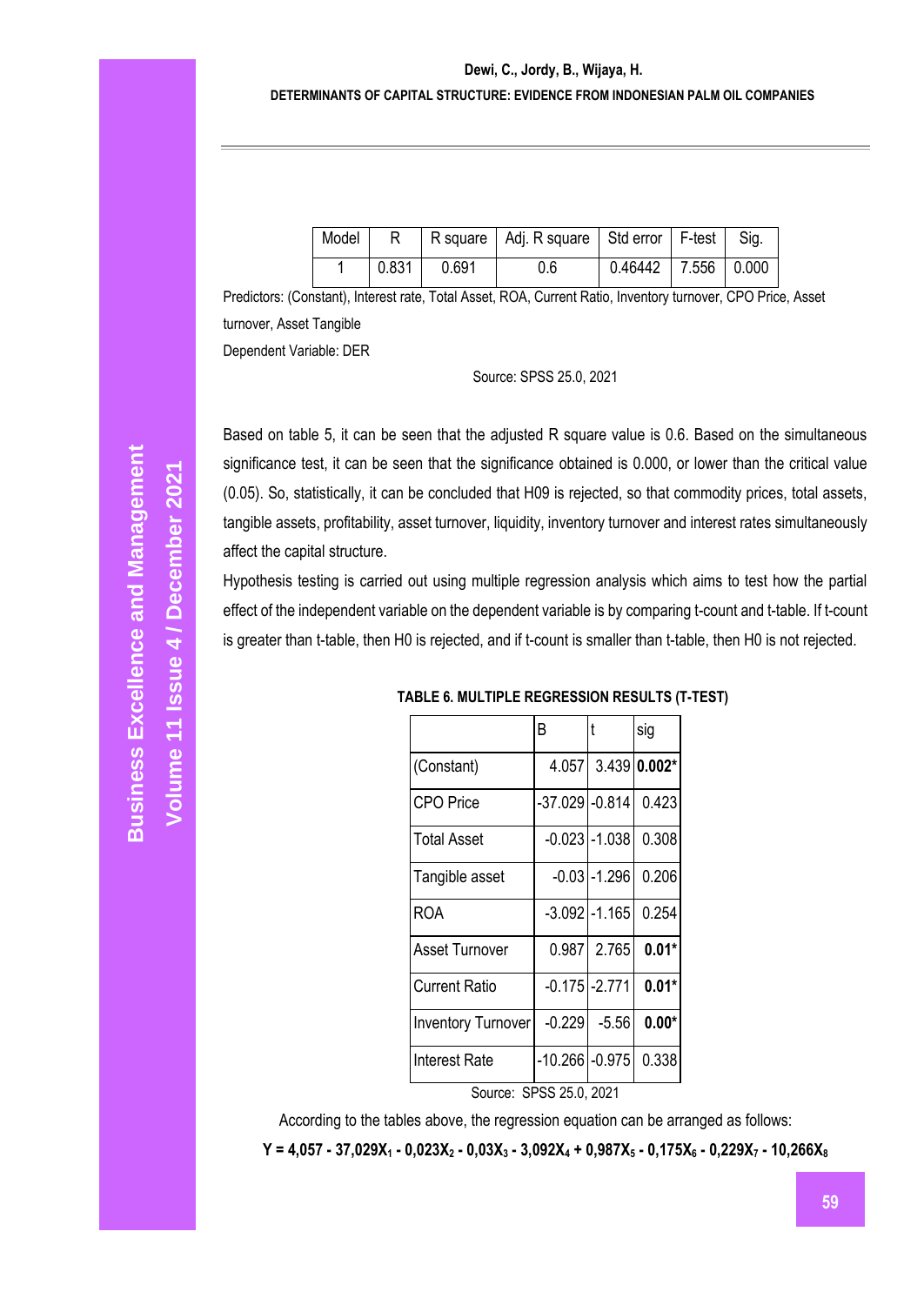#### **5. DISCUSSION**

Through the regression equation, it is known that the intercept value is 4.057, which means that when all independent variables are 0, then the capital structure/DER is 4.057. CPO price has no effect on the capital structure. This is due to the significance value of CPO Price which is greater than 0.05, which is 0.423, so that H0 is not rejected. Therefore, the price of CPO commodities has no effect on the capital structure. These results are consistent with research results Sutomo et al (2019). Total assets have no effect on the capital structure. This happens because the value of the significance of total assets is greater than 0.05, which is 0.308, so that H0 is not rejected. Therefore, the company's total assets have no effect on the capital structure. These results are in accordance with the results of the study [15]. Moreover, these results do not support the proprietary trade-off theory Kraus & Litzenberger (1973). Tangible assets have no effect on the capital structure. This happens because the significance value of tangible assets is greater than 0.05, which is 0.206, so H0 is not rejected. Therefore, tangible assets have no effect on the capital structure. These results do not support studies Acaravci (2015), Akinyomi & Olagunju (2013), Chandra et al (2020), Haron et al (2021), & Shahzad et al (2020). ROA has no effect on the capital structure. This is because the significance value of ROA is greater than 0.05, which is 0.254, so H0 is not rejected. Therefore, ROA has no effect on the capital structure. These results do not support studies Akinyomi & Olagunju (2013), Serrasqueiro et al (2016) , & Chandra et al (2020).

Asset turnover has a positive effect on the capital structure. This happens because the significant asset turnover value is smaller than 0.05, which is 0.01, so H0 is rejected. Therefore, asset turnover has a positive effect on the capital structure. These results do not support studies Yusnandar (2019), Weestgaard et al (2016), & Wardhana & Mawardi (2016). But this result is supported by study Chakrabati & Chakrabati (2018). The managerial implication of this result is that company's management is advised to pay attention to the asset turnover ratio. High asset turnover indicates the company's efficiency in using assets to generate good sales. If the company has a good asset turnover, this makes the company's growth potential even bigger, and to maximize this potential the company can increase its leverage so that its business scale grows and gets higher profits.

Current ratio has a negative effect on the capital structure. This happens because the value of the significance current ratio is smaller than 0.05, which is 0.01, so that H0 is rejected. Therefore, the current ratio has a negative effect on the capital structure. This result is not in accordance with the studies of Serrasqueiro et al (2016), Chandra et al (2020), Chakrabati & Chakrabati (2018), Lussuamo & Serrasquiero (2021),& Shahzad et al(2020) . The managerial implication of this result is, when the company has a high liquidity ratio, in this case the current ratio, it means that the company does not need to add debt, because all of the company's current liabilities can be financed by current assets. Also to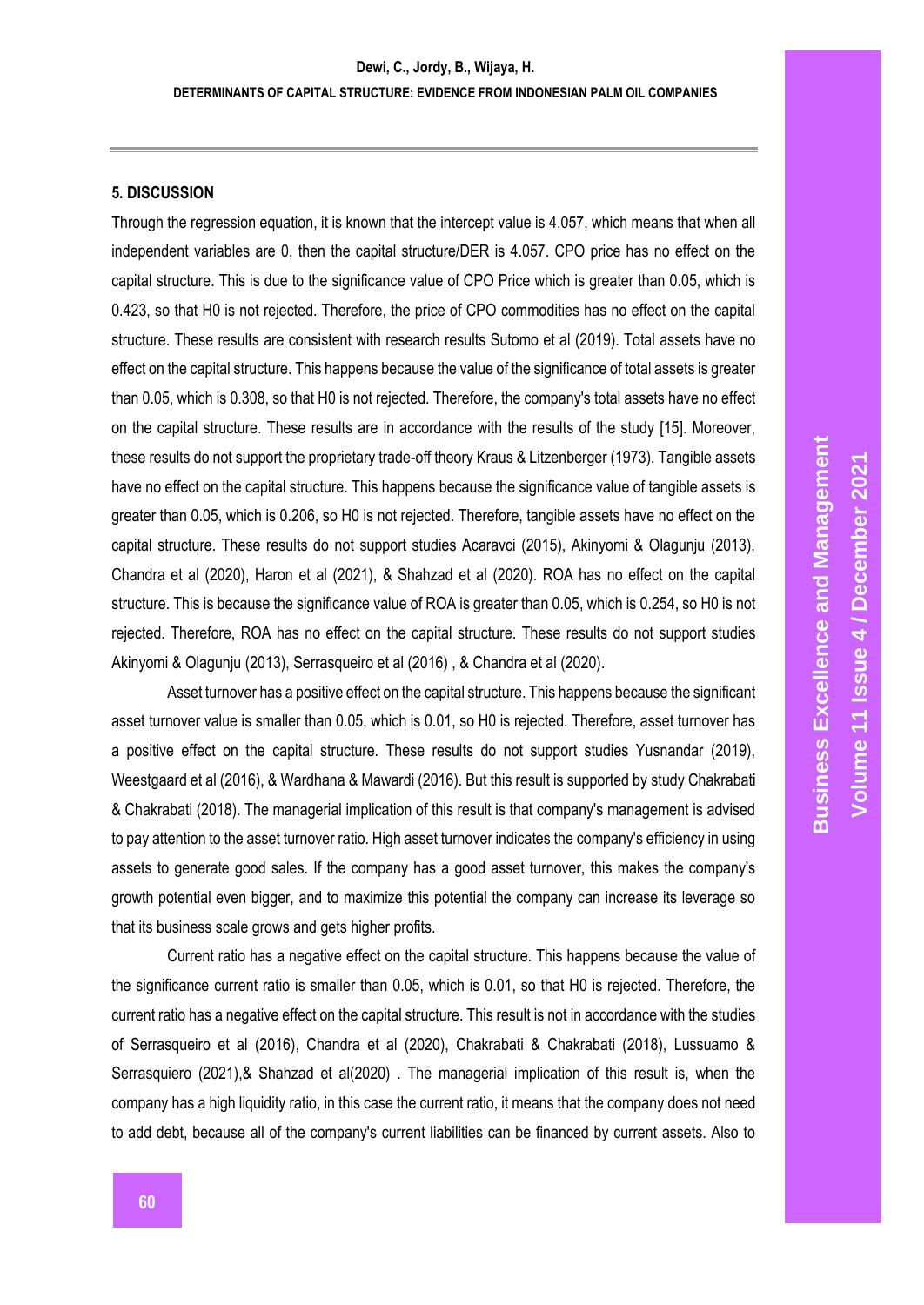expand their business growth, companies can lower their current ratio by adding current debt to its balance sheet. However, it must take the point that a lower current ratio can increase the risk of default on debt.

Inventory turnover has a negative effect on the capital structure. This is because the value of the significance of inventory turnover is smaller than 0.05, which is 0.00, so H0 is rejected. Therefore, inventory turnover has a negative effect on the capital structure. These results are consistent with research Asteriou et al (2007). The managerial implication of this result is that companies must carry out inventory management well. If a company has a high inventory turnover ratio, then the company's cash flow is smooth, so it does not need financing from outside sources, and means that the company does not need to incur excessive interest expenses. Thus, the company can consider expanding its business using internal funding or even external funding if needed. The reason is good cash flow lowered the risk of default. In other words, the company can take external funding to take advantage of the existing opportunities.

Interest rate has no effect on the capital structure. This happens because the value of the significance interest rate is greater than 0.05, which is 0.338, so that H0 is not rejected. Therefore, the interest rate has no effect on the capital structure. These results do not support the study Ahuja & Kalra (2020).

## **6. CONCLUSION**

Based on the results of the study, the CPO price, total assets, tangible assets, profitability, and interest rate have no effect on the capital structure. Meanwhile, asset turnover has a positive effect on the capital structure. Current ratio has a negative effect on the capital structure. Inventory turnover has a negative effect on the capital structure of oil palm plantation companies.

This study uses oil palm plantation companies listed on IDX in 2016-2019. So that further researchers are advised to use a longer period of observation to capture the entire boom and bust cycle of the CPO industry, so as to produce more accurate results. In addition, taking other sectors as observations, especially industries engaged in the commodity sector. That way, researchers will get differences in capital structure conditions between commodity industries.

## **REFERENCES**

Acaravci, S. K. (2015). The Determinants of Capital Structure: Evidence from the Turkish Manufacturing Sector. *International Journal of Economics and Financial Issues*, 158-171.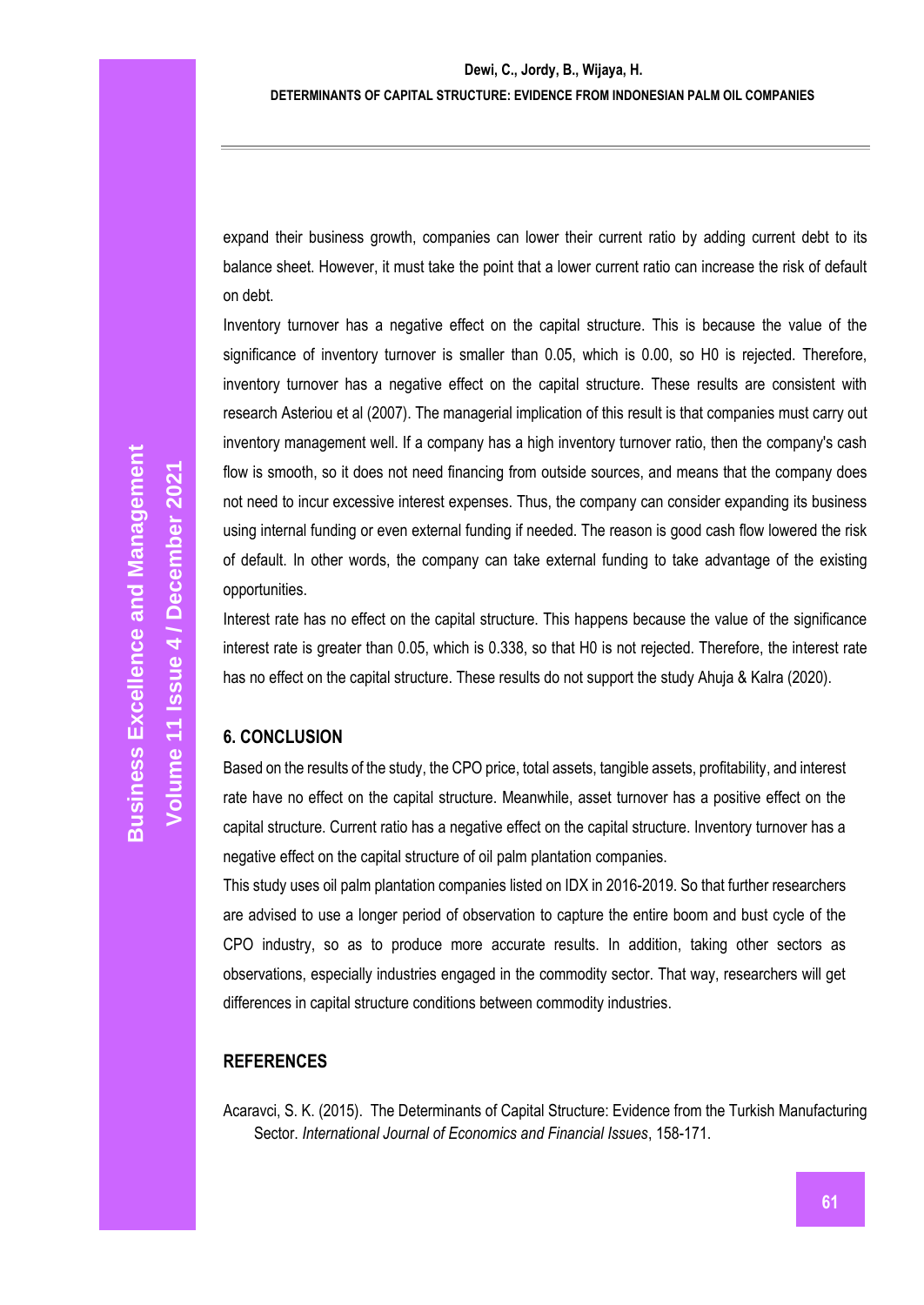#### **DETERMINANTS OF CAPITAL STRUCTURE: EVIDENCE FROM INDONESIAN PALM OIL COMPANIES**

- Ahuja, B. R., & Kalra, R. (2020). Impact of Macroeconomic Variables on Corporate Capital Structure: A Case of India.
- Akinyomi, O. J., & Olagunju, A. (2013). Determinants of Capital Structure in Nigeria. *International Journal of Innovation and Applied Studies*, 999-1005.
- Alipour, M., Mohammadi, M. F., & Derakhshan, H. (2015). Determinants of Capital Structure: An Empirical Study of Firms in Iran. *International Journal of Law and Management*, 53-83.
- Baker, M. & Wurgler, J. 2007. Investor Sentiment in the stock market. *Journal of Economic Perspectives*, 21(2): 129-152.
- BPS Publication.2019. Statistik Kelapa Sawit Indonesia.
- Chakrabati, A. & Chakrabati, A. (2018). The capital structure puzzle evidence from Indian energy sector. *International Journal of Energy Sector Management*, 13(1): 2-23, 10.1108/IJESM-03-2018-0001.
- Chandra, T., Chandra, S., Wijaya, E., Chandra, J., Ng, M. (2020). Co-determination of capital structure and profitability: An empirical test of Indonesia stock exchange. *Industrial Engineering and Management Systems*, 19(3): 561-575, 10.7232/iems.2020.19.3.561.
- Ghozali, I. (2016). Aplikasi Analisis Multivariate Dengan Program IBM SPSS 23", (Edisi 8). Cetakan ke VIII. Semarang : Badan Penerbit Universitas Diponegoro.
- Haron, R. Nomran, N.M., Abdullah, O.AH, Md-Husin, M. & Sharofiddin, A. (2021).The influence of firm, industry and concentrated ownership on dynamic capital structure decision in emerging market. *Journal of Asia Business Studies*, 15 (5): 689-709.
- Jensen, M. C. & Meckling, W. H. (1976). Theory of the firm: Managerial Behaviour, Agency Cost and Ownership structure. *Journal of Financial Economics*, 3: 305-360.
- Kraus, A. & Litzenberger, R.H. (1973). A state-preference Model of Optimal Financial Leverage. *The Journal of finance*, 28 (4): 911-922.
- Kurronen, S. (2018). Natural Resources and Capital Structure. *Economic Systems*.
- Lembaga Penyelidikan Ekonomi dan Masyarakat. (2020). Risiko Kebijakan Biodiesel dari sudut pandang Indikator Makro dan Lingkungan. Fakultas Ekonomi dan Bisnis, Universitas Indonesia,Greenpeace.org.
- Lucas, D. J. & McDonald, R. L. (1990). Equity Issues and Stock price dynamics. *The Journal of finance*, 45(4): 1019-1043.
- Lussuamo, J. & Serrasqueiro, Z. (2021).What are the determining factors in the capital structure decisions of small and medium-sized firms in Cabinda, Angola?. *Revista Contabilidade e Financas*, 32(87): 476-491.
- Merdeka.com,.(2018).PT Sariwangi diputus pailit, Unilever pastikan produk SariWangi tetap diproduksi.[,https://www.merdeka.com/uang/pt-sariwangi-diputus-pailit-unilever-pastikan-produk](https://www.merdeka.com/uang/pt-sariwangi-diputus-pailit-unilever-pastikan-produk-sariwangi-tetap-diproduksi.html)[sariwangi-tetap-diproduksi.html.](https://www.merdeka.com/uang/pt-sariwangi-diputus-pailit-unilever-pastikan-produk-sariwangi-tetap-diproduksi.html)
- Modligani, F. & Miller, M.H.(1958).The cost of capital, corporation finance and the theory of investment. *The American Economic Review*, 48 (3): 261-297.

Myers, S. C.(1984).The Capital Structure Puzzle. *The Journal of Finance*, 39(3): 574-592.

- Neves, M. E., Serrasqueiro, Z., Dias, A., & Hermano, C. (2020).Capital Structure Decisions in A Period of Economic Intervention: Empirical Evidence of Portuguese Companies with Panel Data. *International Journal of Accounting and Information Management*.
- Nnadi, M. (2016). Accounting Factors Affecting the Capital Structure in the Asian Economic Community. *International Journal of Accounting Research*, 5(1): 1-9.